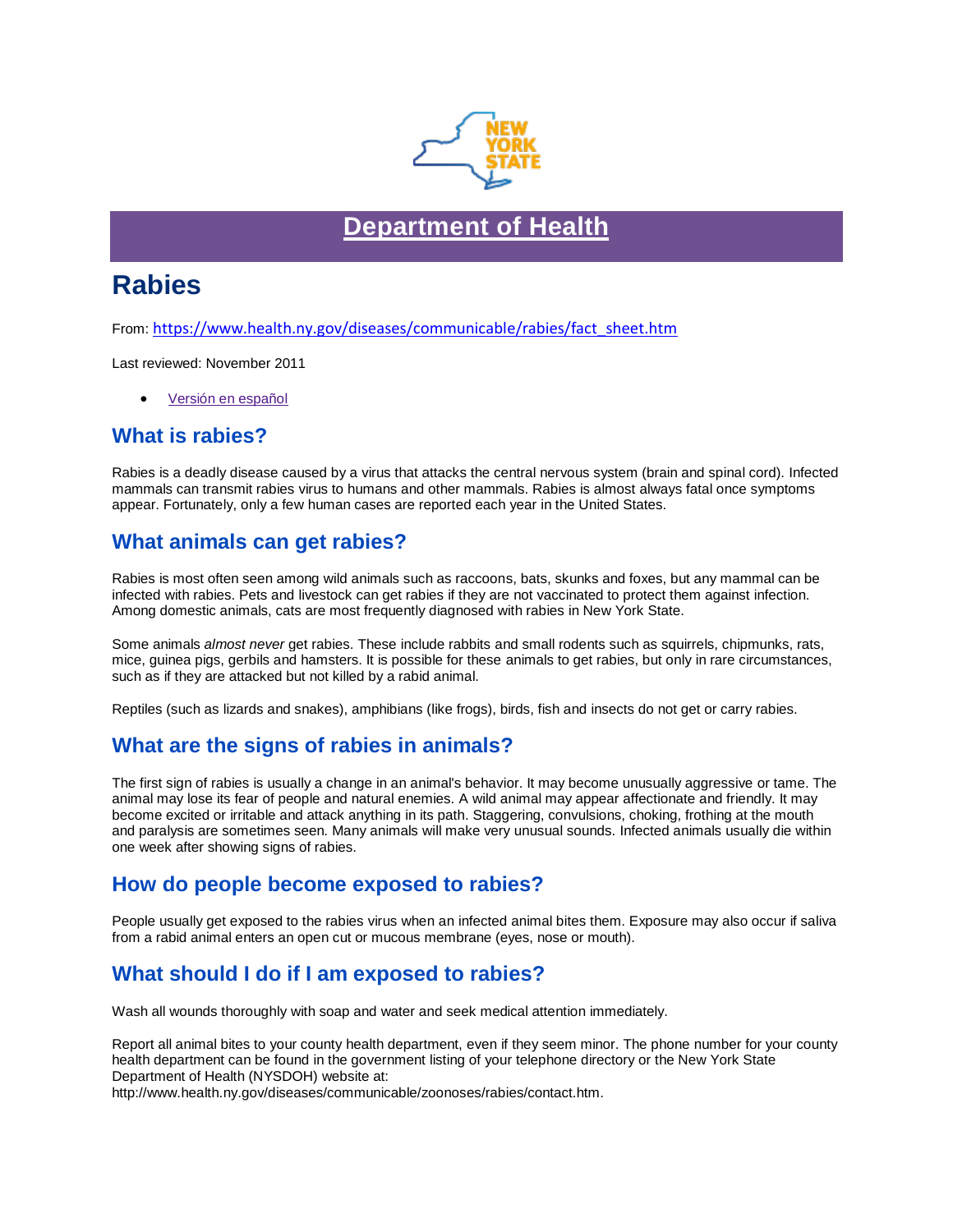Try to keep track of the animal that exposed you and report this information to your county health department so the animal can be captured safely, if possible. In the case of a bat, you may be able to safely capture it yourself and take it to your county health department where it will be transferred to the state for rabies testing. To learn how to capture a bat safely, view a short video (1 minute 22 seconds) at [www.health.ny.gov/diseases/communicable/zoonoses/rabies/](https://www.health.ny.gov/diseases/communicable/zoonoses/rabies/) .

Healthy dogs, cats, ferrets and livestock that have bitten or otherwise caused a potential human exposure to rabies will be confined under the direction of the county health department and observed for ten days following the exposure. If the animal remains healthy during this period, the animal did not transmit rabies at the time of the bite.

Other types of animals that cause a potential human exposure must be tested for rabies under the direction of the county health department. If an animal cannot be observed or tested for rabies, treatment may be necessary for the people exposed. Your county health department will assist you and your physician to determine whether treatment is necessary.

### **What is the treatment for people exposed to rabies?**

Treatment after rabies exposure consists of a dose of human rabies immune globulin (HRIG) administered as soon as possible after exposure, plus 4 doses of rabies vaccine given over two weeks. If there is a wound, the full dose of HRIG should go into the wound, if possible. The first vaccine dose is given at the same time, with the remaining injections given on days 3, 7 and 14 following the initial injection. People who have weakened immune systems may require a fifth dose of vaccine, as determined by their doctor.

A person who has already been vaccinated for rabies and is exposed to rabies must receive two booster vaccine doses three days apart immediately after exposure. They do not need an injection of HRIG.

### **What happens if a rabies exposure goes untreated?**

Exposure to a rabid animal does not always result in rabies. If treatment is initiated promptly following a rabies exposure, rabies can be prevented. If a rabies exposure is not treated and a person develops clinical signs of rabies, the disease almost always results in death.

## **How do I protect my pets from rabies?**

The best way to keep pets safe from rabies is to vaccinate them and keep their shots up-to-date. If your pet has been injured by a rabid animal, contact your veterinarian to get medical care. Even though your pet has been vaccinated, a booster dose of rabies vaccine may be needed within five days of the incident. Contact your county health department to determine what additional follow-up may be needed.

#### **What can people do to protect themselves against rabies?**

- Don't feed, touch or adopt wild animals, stray dogs or cats.
- Be sure your pet dogs, cats and ferrets as well as horses and valuable livestock animals are up-to-date on their rabies vaccinations. Vaccination protects pets if they are exposed to rabid animals. Pets too young to be vaccinated should be kept indoors and allowed outside only under direct observation.
- Keep family pets indoors at night. Don't leave them outside unattended or let them roam free.
- Don't attract wild animals to your home or yard. Keep your property free of stored bird seed or other foods that may attract wild animals. Feed pets indoors. Tightly cap or put away garbage cans. Board up any openings to your attic, basement, porch or garage. Cap your chimney with screens.
- If nuisance wild animals are living in parts of your home, consult with a nuisance wildlife control expert about having them removed. You can find wildlife control experts, who work on a fee-for-service basis, in your telephone directory under pest control.
- Teach children not to touch any animal they do not know and to tell an adult immediately if they are bitten by any animal.